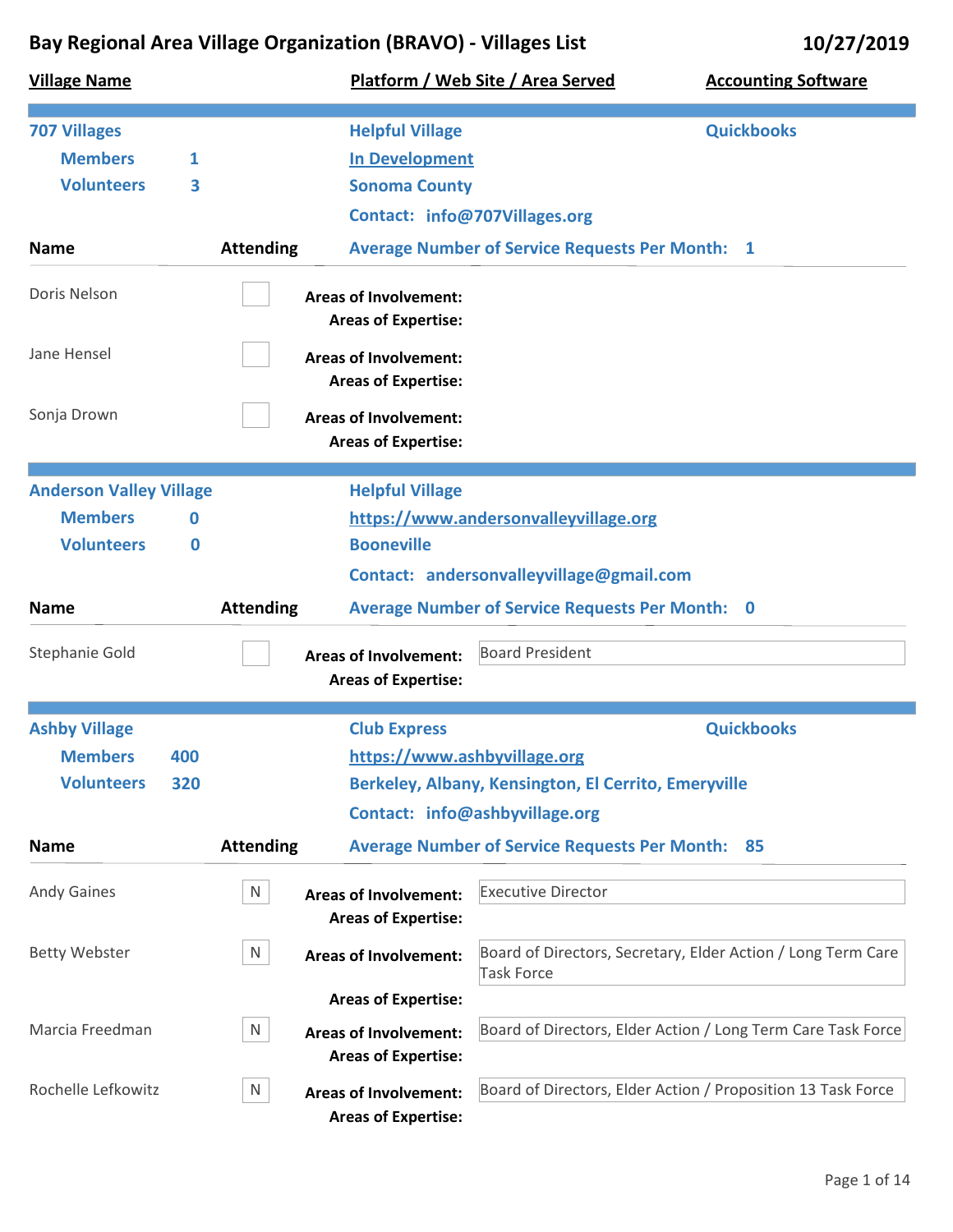| <b>Village Name</b>                                         |            |                  |                                                                                          | Platform / Web Site / Area Served                                                      | <b>Accounting Software</b> |
|-------------------------------------------------------------|------------|------------------|------------------------------------------------------------------------------------------|----------------------------------------------------------------------------------------|----------------------------|
| <b>Ashby Village</b><br><b>Members</b><br><b>Volunteers</b> | 400<br>320 |                  | <b>Club Express</b><br>https://www.ashbyvillage.org                                      | Berkeley, Albany, Kensington, El Cerrito, Emeryville<br>Contact: info@ashbyvillage.org | <b>Quickbooks</b>          |
| <b>Name</b>                                                 |            | <b>Attending</b> |                                                                                          | <b>Average Number of Service Requests Per Month: 85</b>                                |                            |
| Su-Yin Bickner                                              |            | Y                | <b>Areas of Involvement:</b><br><b>Areas of Expertise:</b>                               | <b>Project Coordinator</b>                                                             |                            |
| Tobey Klein                                                 |            | N                | <b>Areas of Involvement:</b><br><b>Areas of Expertise:</b>                               | Elder Action / Voter Registration                                                      |                            |
| <b>Avenidas Village</b>                                     |            |                  | <b>Helpful Village</b>                                                                   |                                                                                        | N/A                        |
| <b>Members</b>                                              | 300        |                  |                                                                                          | http://www.avenidasvillage.org                                                         |                            |
| <b>Volunteers</b>                                           | 10         |                  | <b>Palo Alto, Mountain View</b>                                                          |                                                                                        |                            |
|                                                             |            |                  |                                                                                          | Contact: ethomas@avenidas.org                                                          |                            |
| <b>Name</b>                                                 |            | <b>Attending</b> |                                                                                          | <b>Average Number of Service Requests Per Month: 1</b>                                 |                            |
| <b>Chuck Sieloff</b>                                        |            | Y                | <b>Areas of Involvement:</b><br><b>Areas of Expertise:</b>                               | <b>Advisory Council Chair</b>                                                          |                            |
| Dick Scott                                                  |            |                  | <b>Areas of Involvement:</b>                                                             | Past Chair of Advisory Council                                                         |                            |
| Erika Thomas                                                |            | Y                | <b>Areas of Expertise:</b><br><b>Areas of Involvement:</b><br><b>Areas of Expertise:</b> | <b>Executive Director</b>                                                              |                            |
| <b>Brisbane Village Helping Hands</b>                       |            |                  | <b>Ride Scheduler</b>                                                                    |                                                                                        |                            |
| <b>Members</b>                                              | 58         |                  | http://brisbanevillage.org                                                               |                                                                                        |                            |
| <b>Volunteers</b>                                           | 59         |                  | <b>Brisbane</b>                                                                          |                                                                                        |                            |
|                                                             |            |                  |                                                                                          | Contact: brisbanevillagehelpinghands@gmail.com                                         |                            |
| <b>Name</b>                                                 |            | <b>Attending</b> |                                                                                          | <b>Average Number of Service Requests Per Month:</b>                                   | 18                         |
| Elaine Porter                                               |            | N                | <b>Areas of Involvement:</b><br><b>Areas of Expertise:</b>                               | <b>Board of Directors</b>                                                              |                            |
| Nancy Colman                                                |            | N                | <b>Areas of Involvement:</b><br><b>Areas of Expertise:</b>                               | <b>Board of Directors</b>                                                              |                            |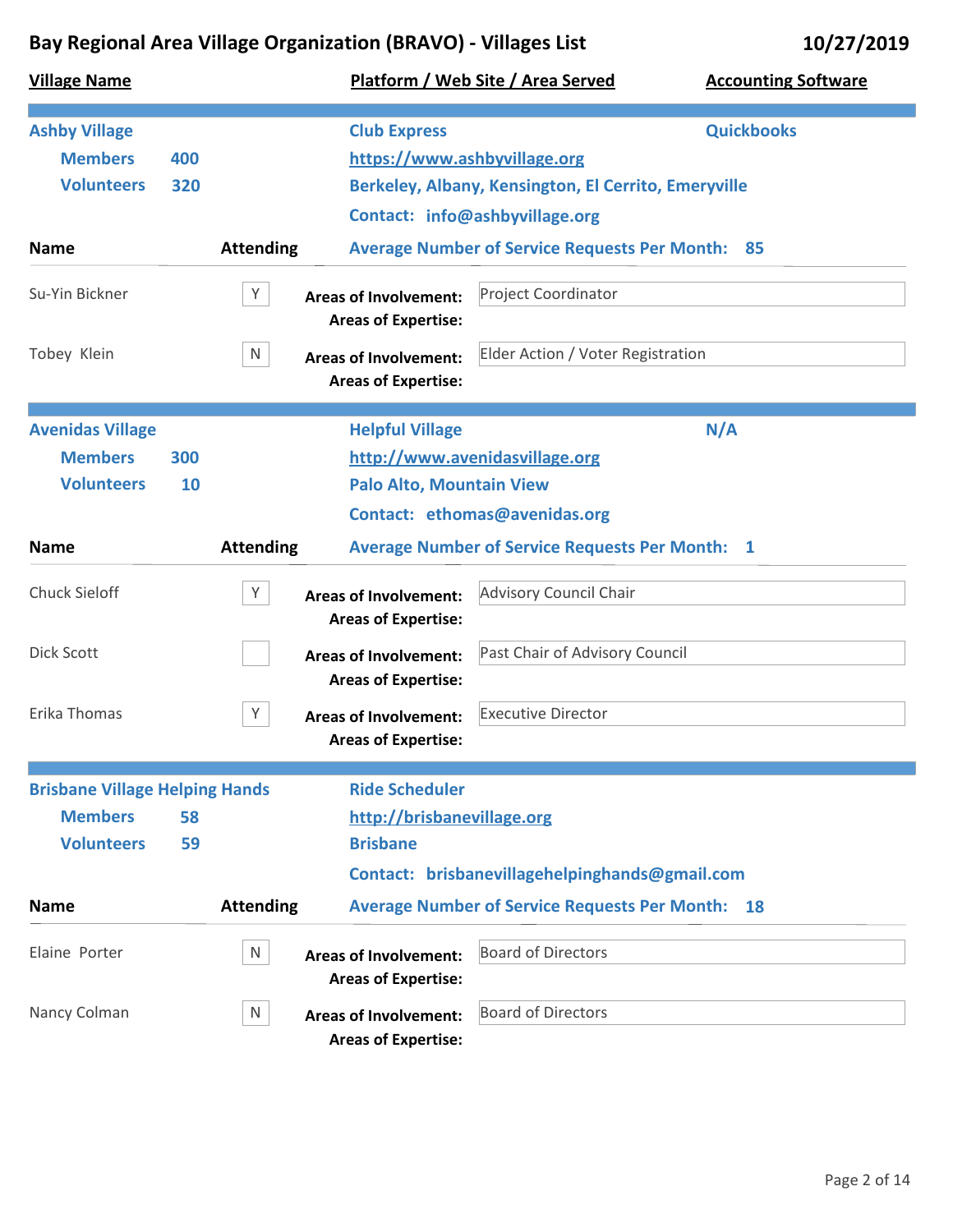| <b>Village Name</b>                                                                         |                                                                 | Platform / Web Site / Area Served<br><b>Accounting Software</b>                                                                             |
|---------------------------------------------------------------------------------------------|-----------------------------------------------------------------|---------------------------------------------------------------------------------------------------------------------------------------------|
| <b>Carquinez Village</b><br><b>Members</b><br>104<br><b>Volunteers</b><br>50<br><b>Name</b> | <b>Helpful Village</b><br><b>Benicia</b><br><b>Attending</b>    | N/A<br>https://www.carquinezvillage.com<br>Contact: info@carquinezvillage.org<br><b>Average Number of Service Requests Per Month:</b><br>80 |
|                                                                                             |                                                                 |                                                                                                                                             |
| Gerry Forcier                                                                               | <b>Areas of Involvement:</b><br><b>Areas of Expertise:</b>      | Member, Board of Directors, Treasurer<br>Finance                                                                                            |
| Jeanne Ekdahl                                                                               | <b>Areas of Involvement:</b><br><b>Areas of Expertise:</b>      | Board of Directors, Secretary, Virtual Office Manager<br>Technical, Administrative                                                          |
| Judie Donaldson                                                                             | Y<br><b>Areas of Involvement:</b>                               | Founder, Board President                                                                                                                    |
|                                                                                             | <b>Areas of Expertise:</b>                                      | Facilitation                                                                                                                                |
| Lars Ekdahl                                                                                 | <b>Areas of Involvement:</b>                                    | Board of Directors, Governance Chair                                                                                                        |
|                                                                                             | <b>Areas of Expertise:</b>                                      | Village governance                                                                                                                          |
| Linda Chandler                                                                              | Y<br><b>Areas of Involvement:</b>                               | Board of Directors, Outreach                                                                                                                |
|                                                                                             | <b>Areas of Expertise:</b>                                      | Outreach                                                                                                                                    |
| Lois Requist                                                                                | <b>Areas of Involvement:</b>                                    | Founder, Immediate Past President                                                                                                           |
|                                                                                             | <b>Areas of Expertise:</b>                                      | Organization, Communication                                                                                                                 |
| <b>Susan Neuhaus</b>                                                                        | Y<br><b>Areas of Involvement:</b><br><b>Areas of Expertise:</b> | <b>Board of Directors</b>                                                                                                                   |
| <b>Clayton Valley Village</b>                                                               | <b>Helpful Village</b>                                          | <b>Quickbooks</b>                                                                                                                           |
| <b>Members</b><br>40                                                                        |                                                                 | https://www.claytonvalleyvillage.org                                                                                                        |
| <b>Volunteers</b><br>32                                                                     | <b>Clayton, South Concord</b>                                   |                                                                                                                                             |
|                                                                                             |                                                                 | Contact: village.clayton@gmail.com                                                                                                          |
| <b>Name</b>                                                                                 | <b>Attending</b>                                                | <b>Average Number of Service Requests Per Month:</b><br><b>20</b>                                                                           |
| <b>Bev Adams</b>                                                                            | Y<br><b>Areas of Involvement:</b><br><b>Areas of Expertise:</b> | Volunteer                                                                                                                                   |
| Carol Hansen Grey                                                                           | N<br><b>Areas of Involvement:</b>                               | Member, Volunteer, Board of Directors, CVV Tech Team,<br><b>CVV Newsletter</b>                                                              |
|                                                                                             | <b>Areas of Expertise:</b>                                      | Web Developer, Graphic Artist                                                                                                               |
| Diane Berger                                                                                | N<br><b>Areas of Involvement:</b>                               | Member, Volunteer, Board of Directors, CVV Tech Team,<br><b>CVV Newsletter</b>                                                              |
|                                                                                             | <b>Areas of Expertise:</b>                                      | Web Developer, Helpful Village Admin, MailChimp                                                                                             |
| Jim Whitfield                                                                               | N<br><b>Areas of Involvement:</b><br><b>Areas of Expertise:</b> | Member, Volunteer, President Board of Directors                                                                                             |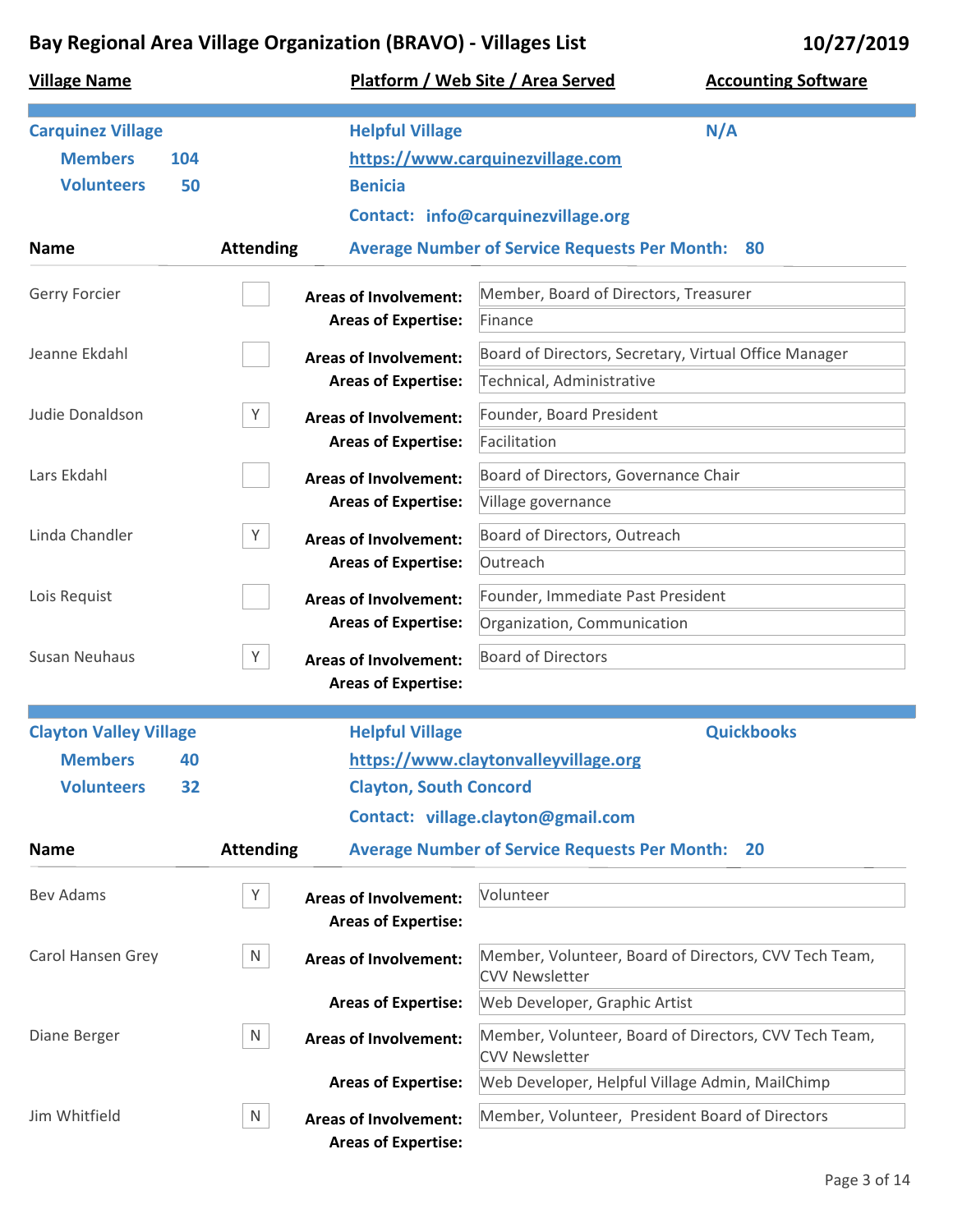| <b>Village Name</b>           |    |                  |                               | Platform / Web Site / Area Served                       | <b>Accounting Software</b>                            |
|-------------------------------|----|------------------|-------------------------------|---------------------------------------------------------|-------------------------------------------------------|
| <b>Clayton Valley Village</b> |    |                  | <b>Helpful Village</b>        |                                                         | <b>Quickbooks</b>                                     |
| <b>Members</b>                | 40 |                  |                               | https://www.claytonvalleyvillage.org                    |                                                       |
| <b>Volunteers</b>             | 32 |                  | <b>Clayton, South Concord</b> |                                                         |                                                       |
|                               |    |                  |                               | Contact: village.clayton@gmail.com                      |                                                       |
| <b>Name</b>                   |    | <b>Attending</b> |                               | <b>Average Number of Service Requests Per Month: 20</b> |                                                       |
|                               |    |                  |                               |                                                         |                                                       |
| Pete Bardea                   |    | Y                | <b>Areas of Involvement:</b>  | Reporting                                               | Volunteer, Board of Directors, CVV Tech Team, Village |
|                               |    |                  | <b>Areas of Expertise:</b>    | Microsoft Access Database Developer                     |                                                       |
| Sonja Wilkin                  |    | Y                | <b>Areas of Involvement:</b>  | Events Committee, National Village Conferences          | Member, Volunteer, Past President Board of Directors, |
|                               |    |                  | <b>Areas of Expertise:</b>    | Marketing, Outreach                                     |                                                       |
|                               |    |                  |                               |                                                         |                                                       |
| <b>Creating New Hope</b>      |    |                  | <b>In Development</b>         |                                                         |                                                       |
| <b>Members</b>                | 1  |                  | http://creatingnewhope.org    |                                                         |                                                       |
| <b>Volunteers</b>             | 1  |                  |                               | <b>Alameda &amp; Contra Costa County</b>                |                                                       |
|                               |    |                  | <b>Contact: Via Web Site</b>  |                                                         |                                                       |
| <b>Name</b>                   |    | <b>Attending</b> |                               | <b>Average Number of Service Requests Per Month: 1</b>  |                                                       |
| <b>Christine Sevier</b>       |    |                  | <b>Areas of Involvement:</b>  | Founder                                                 |                                                       |
|                               |    |                  | <b>Areas of Expertise:</b>    |                                                         |                                                       |
|                               |    |                  |                               |                                                         |                                                       |
| <b>Eden Area Village</b>      |    |                  | <b>Club Express</b>           |                                                         |                                                       |
| <b>Members</b>                | 82 |                  | http://edenareavillage.org    |                                                         |                                                       |
| <b>Volunteers</b>             | 82 |                  |                               | Hayward, Castro Valley, San Lorenzo                     |                                                       |
|                               |    |                  | <b>Contact: Via Web Site</b>  |                                                         |                                                       |
| <b>Name</b>                   |    | <b>Attending</b> |                               | <b>Average Number of Service Requests Per Month: 1</b>  |                                                       |
| <b>Blair Barnett</b>          |    | N                | <b>Areas of Involvement:</b>  | <b>Outreach Committee Chair</b>                         |                                                       |
|                               |    |                  | <b>Areas of Expertise:</b>    |                                                         |                                                       |
| <b>Bonnie Mertz</b>           |    | N                | <b>Areas of Involvement:</b>  | Programs and Services Committee member                  |                                                       |
|                               |    |                  | <b>Areas of Expertise:</b>    |                                                         |                                                       |
| Carol Sugimura                |    | N                | <b>Areas of Involvement:</b>  | Chair of the Programs and Services Committee            |                                                       |
|                               |    |                  | <b>Areas of Expertise:</b>    |                                                         |                                                       |
| Laura McMichael-Cady          |    | N                | <b>Areas of Involvement:</b>  | <b>Board President</b>                                  |                                                       |
|                               |    |                  | <b>Areas of Expertise:</b>    | Webmaster                                               |                                                       |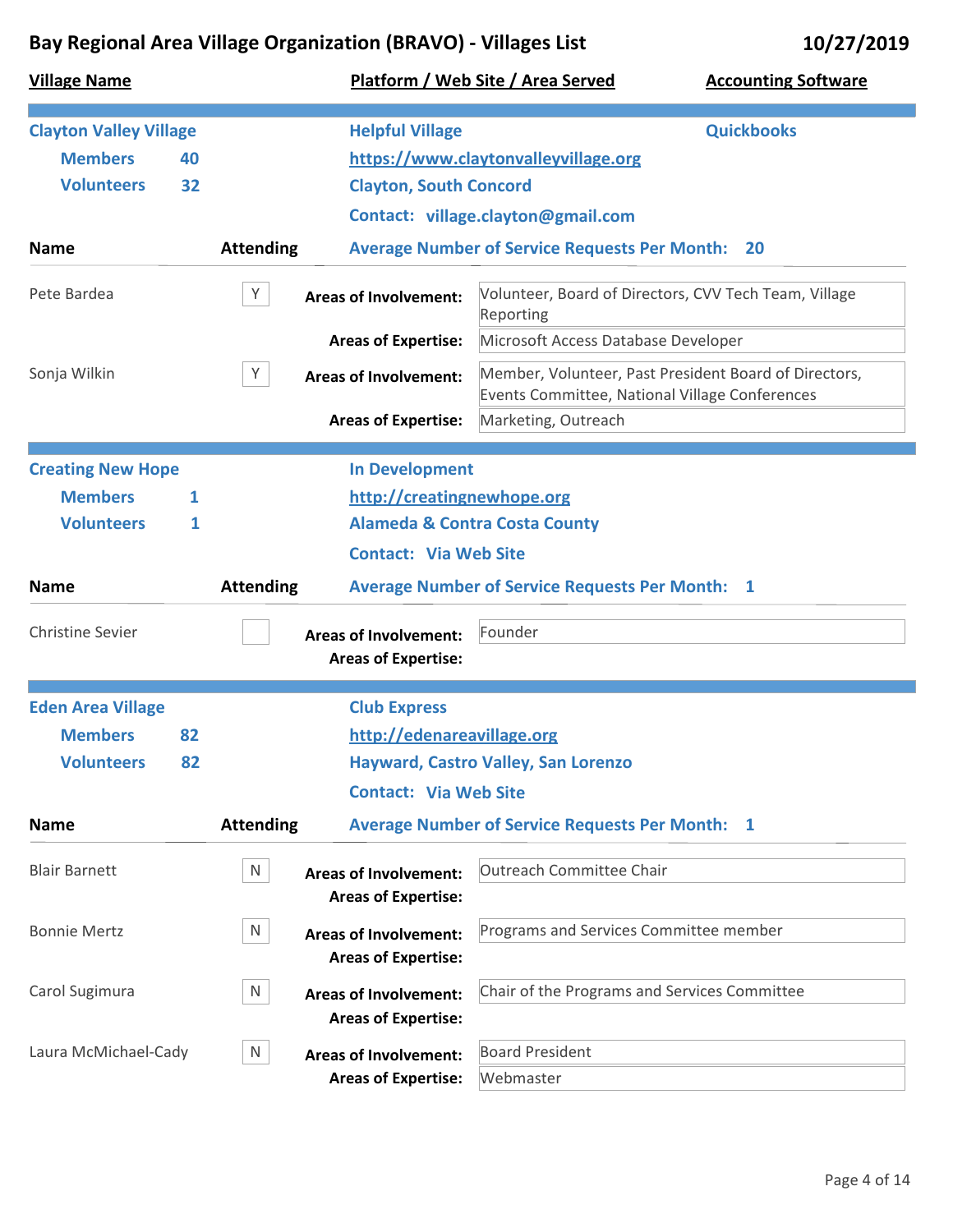| <b>Village Name</b>                                                            |                  |                                                            | Platform / Web Site / Area Served                                     | <b>Accounting Software</b>                              |
|--------------------------------------------------------------------------------|------------------|------------------------------------------------------------|-----------------------------------------------------------------------|---------------------------------------------------------|
| <b>Foster City Village</b><br><b>Members</b><br>100<br><b>Volunteers</b><br>45 |                  | <b>Club Express</b><br><b>Foster City</b>                  | http://www.fostercityvillage.org<br>Contact: fcvillage94404@gmail.com | N/A                                                     |
| <b>Name</b>                                                                    | <b>Attending</b> |                                                            | <b>Average Number of Service Requests Per Month:</b>                  | 250                                                     |
| Jeff Brown                                                                     |                  | <b>Areas of Involvement:</b><br><b>Areas of Expertise:</b> | Volunteer Services, Transportation Chair                              |                                                         |
| Marlene Hopper                                                                 | Y                | <b>Areas of Involvement:</b><br><b>Areas of Expertise:</b> | Board of Directors, Membership Chair                                  |                                                         |
| Mary Bates                                                                     |                  | <b>Areas of Involvement:</b><br><b>Areas of Expertise:</b> | <b>Executive Director</b>                                             |                                                         |
| <b>Richard Hopper</b>                                                          |                  | <b>Areas of Involvement:</b><br><b>Areas of Expertise:</b> | Board of Directors, Treasurer                                         |                                                         |
| Supriya Singh                                                                  | N                | <b>Areas of Involvement:</b><br><b>Areas of Expertise:</b> | President & Director of Membership                                    |                                                         |
| <b>Golden Gate Village</b><br><b>Members</b><br>150<br><b>Volunteers</b><br>75 |                  | <b>Club Express</b><br>http://ggvillage.org                | <b>Richmond District San Francisco</b>                                | <b>Quickbooks</b>                                       |
| <b>Name</b>                                                                    | <b>Attending</b> | Contact: info@ggvillage.org                                | <b>Average Number of Service Requests Per Month: 1</b>                |                                                         |
| Caina Li                                                                       |                  | <b>Areas of Involvement:</b><br><b>Areas of Expertise:</b> |                                                                       | Program and Service Coordinator, Richmond Senior Center |
| Cheryl Mar                                                                     |                  | <b>Areas of Involvement:</b><br><b>Areas of Expertise:</b> | Activities Liaison, Richmond Senior Center                            |                                                         |
| <b>Christine Ness</b>                                                          | Y                | <b>Areas of Involvement:</b><br><b>Areas of Expertise:</b> | Programs Director, Richmond Senior Center,                            |                                                         |
| Kaleda Waling                                                                  |                  | <b>Areas of Involvement:</b><br><b>Areas of Expertise:</b> | Director, Richmond Senior Center                                      |                                                         |
| Lisa Geren                                                                     |                  | <b>Areas of Involvement:</b><br><b>Areas of Expertise:</b> | Volunteer Coordinator, Richmond Senior Center                         |                                                         |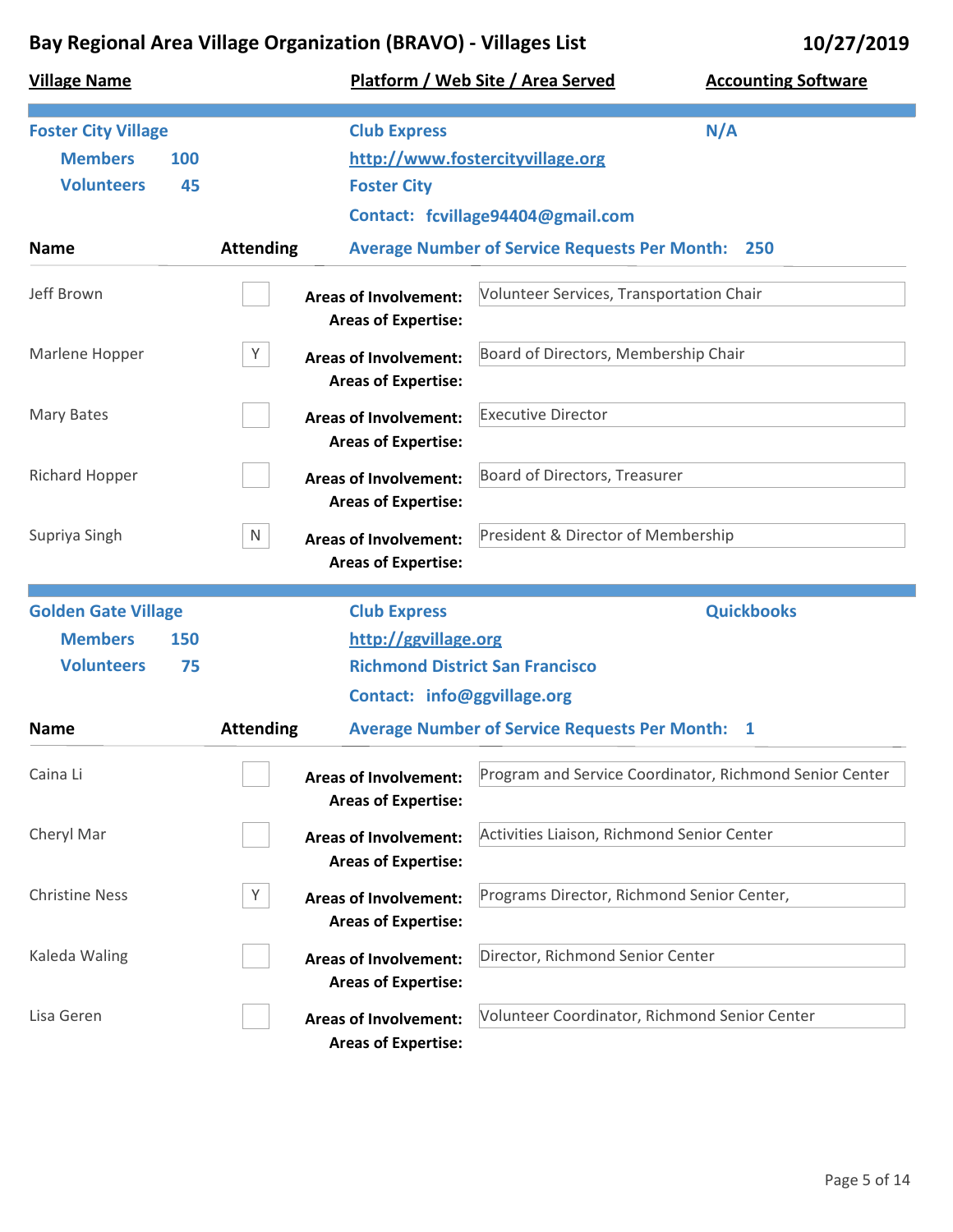| <b>Village Name</b>                                                             |                  |                                                                                          | Platform / Web Site / Area Served                                            | <b>Accounting Software</b>                             |
|---------------------------------------------------------------------------------|------------------|------------------------------------------------------------------------------------------|------------------------------------------------------------------------------|--------------------------------------------------------|
| <b>Greater Niles Village</b><br><b>Members</b><br>30<br><b>Volunteers</b><br>8  |                  | <b>Club Express</b><br><b>Fremont, Niles</b>                                             | https://www.greaternilesvillage.org<br>Contact: info@GreaterNilesVillage.org | <b>Quickbooks</b>                                      |
| <b>Name</b>                                                                     | <b>Attending</b> |                                                                                          | <b>Average Number of Service Requests Per Month: 10</b>                      |                                                        |
| Doug Avery                                                                      | N                | <b>Areas of Involvement:</b><br><b>Areas of Expertise:</b>                               | Secretary, IT Lead                                                           |                                                        |
| Iris Nicholson                                                                  | Y                | <b>Areas of Involvement:</b><br><b>Areas of Expertise:</b>                               | Treasurer                                                                    |                                                        |
| Kathy Steel-Sabo                                                                | Y                | <b>Areas of Involvement:</b><br><b>Areas of Expertise:</b>                               | <b>Board President</b>                                                       |                                                        |
| <b>Hotel Oakland Village</b><br><b>Members</b><br>400<br><b>Volunteers</b><br>1 |                  | <b>Threshold Media</b><br><b>Oakland</b><br><b>Contact: Via Web Site</b>                 | https://www.hoteloaklandvillage.com                                          |                                                        |
| <b>Name</b>                                                                     | <b>Attending</b> |                                                                                          | <b>Average Number of Service Requests Per Month: 1</b>                       |                                                        |
| Megan Jochimsen                                                                 | Y                | <b>Areas of Involvement:</b><br><b>Areas of Expertise:</b>                               | Low Income Housing                                                           |                                                        |
| <b>Lamorinda Village</b><br><b>Members</b><br>106<br><b>Volunteers</b><br>73    |                  | <b>Helpful Village</b><br>Lafayette, Moraga, Orinda                                      | https://lamorinda.helpfulvillage.com<br>Contact: Info@LamorindaVillage.org   | <b>Quickbooks</b>                                      |
| <b>Name</b>                                                                     | <b>Attending</b> |                                                                                          | <b>Average Number of Service Requests Per Month:</b>                         | -60                                                    |
| Andy Amstutz                                                                    |                  | <b>Areas of Involvement:</b>                                                             | Team, Three Valley Tech Team                                                 | Member, Board of Directors, Membership Chair, LMV Tech |
| Don Jenkins                                                                     |                  | <b>Areas of Expertise:</b><br><b>Areas of Involvement:</b><br><b>Areas of Expertise:</b> | Board of Directors, Development Chair                                        |                                                        |
| Jane Tiemann                                                                    |                  | <b>Areas of Involvement:</b><br><b>Areas of Expertise:</b>                               | <b>Board President</b>                                                       |                                                        |
| Kathryn Ishizu                                                                  | Y                | <b>Areas of Involvement:</b><br><b>Areas of Expertise:</b>                               | <b>Operations Manager</b><br>Operations                                      |                                                        |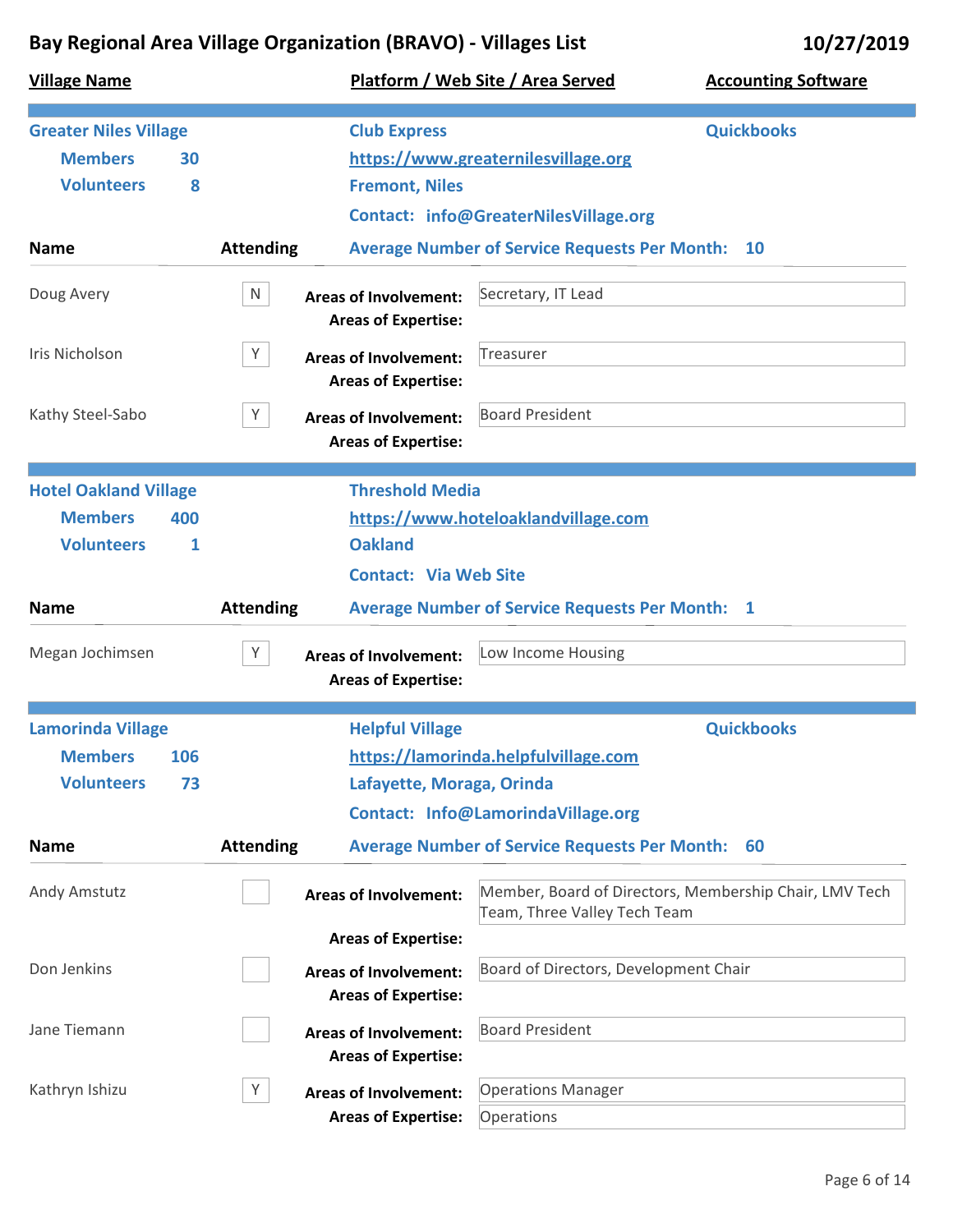| <b>Village Name</b>                                                              |                  |                                                            | Platform / Web Site / Area Served                                                        | <b>Accounting Software</b>                            |
|----------------------------------------------------------------------------------|------------------|------------------------------------------------------------|------------------------------------------------------------------------------------------|-------------------------------------------------------|
| <b>Lamorinda Village</b><br><b>Members</b><br>106<br><b>Volunteers</b><br>73     |                  | <b>Helpful Village</b><br>Lafayette, Moraga, Orinda        | https://lamorinda.helpfulvillage.com<br>Contact: Info@LamorindaVillage.org               | <b>Quickbooks</b>                                     |
| <b>Name</b>                                                                      | <b>Attending</b> |                                                            | <b>Average Number of Service Requests Per Month:</b>                                     | 60                                                    |
| Larry Troy                                                                       | Y                | <b>Areas of Involvement:</b><br><b>Areas of Expertise:</b> | <b>Board President Elect</b>                                                             |                                                       |
| Ruth McCahan                                                                     |                  | <b>Areas of Involvement:</b><br><b>Areas of Expertise:</b> |                                                                                          | Founder, Board of Directors, Immediate Past President |
| Skip Bradish                                                                     | Y                | <b>Areas of Involvement:</b><br><b>Areas of Expertise:</b> | <b>Board of Directors</b>                                                                |                                                       |
| <b>Marin Villages (Hub)</b><br><b>Members</b><br>489<br><b>Volunteers</b><br>442 |                  | <b>Helpful Village</b><br>https://www.marinvillages.org    | <b>Marin County (except Sausalito and West Marin)</b><br>Contact: info@marinvillages.org | <b>Quickbooks</b>                                     |
| <b>Name</b>                                                                      | <b>Attending</b> |                                                            | <b>Average Number of Service Requests Per Month: 750</b>                                 |                                                       |
| <b>B.J. Slater</b>                                                               |                  | <b>Areas of Involvement:</b><br><b>Areas of Expertise:</b> | Membership/Development Coordinator                                                       |                                                       |
| Cherie Sorokin                                                                   | Υ                | <b>Areas of Involvement:</b><br><b>Areas of Expertise:</b> | <b>Board President</b>                                                                   |                                                       |
| Lisa Brinkmann                                                                   | Y                | <b>Areas of Involvement:</b><br><b>Areas of Expertise:</b> | <b>Executive Director</b><br>All                                                         |                                                       |
| Spoke - Mill Valley                                                              |                  | <b>Areas of Involvement:</b><br><b>Areas of Expertise:</b> | Mill Valley                                                                              |                                                       |
| Spoke - Novato                                                                   |                  | <b>Areas of Involvement:</b><br><b>Areas of Expertise:</b> | Novato                                                                                   |                                                       |
| Spoke - Ross Valley                                                              |                  | <b>Areas of Involvement:</b><br><b>Areas of Expertise:</b> | Fairfax, Greenbrae, Kentfield, Ross, San Anselmo                                         |                                                       |
| Spoke - San Rafael                                                               |                  | <b>Areas of Involvement:</b><br><b>Areas of Expertise:</b> | San Rafael                                                                               |                                                       |
| Spoke - Tiburon Penninsula                                                       |                  | <b>Areas of Involvement:</b><br><b>Areas of Expertise:</b> | Tiburon, Belvedere, Strawberry                                                           |                                                       |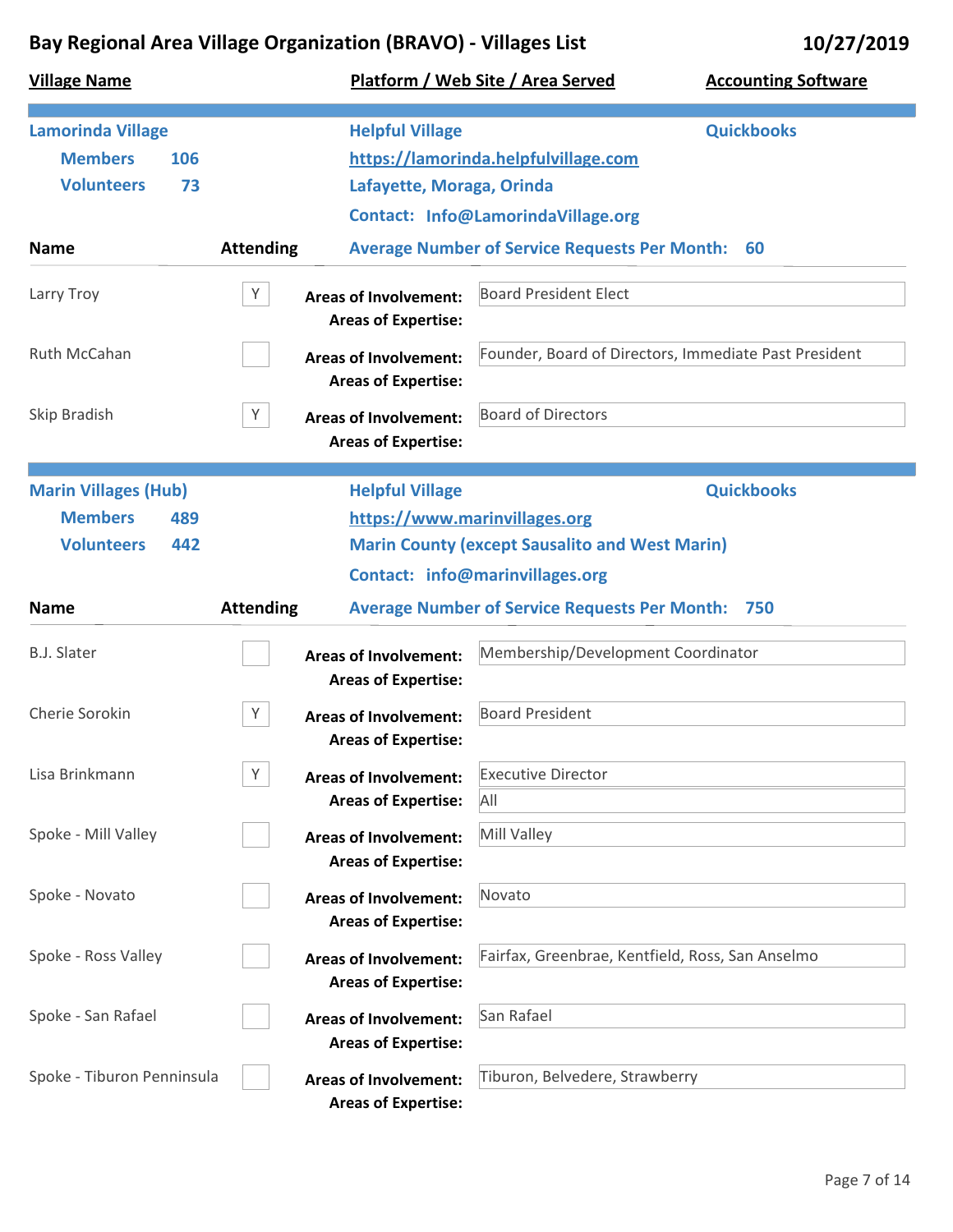| <b>Village Name</b>               |                  |                                                            | Platform / Web Site / Area Served                      | <b>Accounting Software</b> |
|-----------------------------------|------------------|------------------------------------------------------------|--------------------------------------------------------|----------------------------|
| <b>Marin Villages (Hub)</b>       |                  | <b>Helpful Village</b>                                     |                                                        | <b>Quickbooks</b>          |
| <b>Members</b><br>489             |                  | https://www.marinvillages.org                              |                                                        |                            |
| <b>Volunteers</b><br>442          |                  | <b>Marin County (except Sausalito and West Marin)</b>      |                                                        |                            |
|                                   |                  |                                                            | Contact: info@marinvillages.org                        |                            |
| <b>Name</b>                       | <b>Attending</b> |                                                            | <b>Average Number of Service Requests Per Month:</b>   | 750                        |
| Spoke - Twin Cities               |                  | <b>Areas of Involvement:</b><br><b>Areas of Expertise:</b> | Corte Madera, Larkspur                                 |                            |
| <b>Monterey Bay Village</b>       |                  | <b>Helpful Village</b>                                     |                                                        | <b>The Raiser's Edge</b>   |
| <b>Members</b><br>104             |                  |                                                            | https://www.montereybayvillage.com/                    |                            |
| <b>Volunteers</b><br>38           |                  | <b>Monterey, Carmel</b>                                    |                                                        |                            |
|                                   |                  | <b>Contact: Via Web Site</b>                               |                                                        |                            |
| <b>Name</b>                       | <b>Attending</b> |                                                            | <b>Average Number of Service Requests Per Month: 1</b> |                            |
| Kristine Ware                     | N                | <b>Areas of Involvement:</b><br><b>Areas of Expertise:</b> | Director of Monterey Bay Village                       |                            |
|                                   |                  |                                                            |                                                        |                            |
| <b>NEXT Village San Francisco</b> |                  | <b>Helpful Village</b>                                     |                                                        | <b>Quickbooks / EVEBot</b> |
| <b>Members</b><br>256             |                  | http://www.nextvillagesf.org                               |                                                        |                            |
| <b>Volunteers</b><br>196          |                  | <b>Northeast San Francisco</b>                             |                                                        |                            |
|                                   |                  |                                                            | <b>Contact: info@nextvillagesf.org</b>                 |                            |
| <b>Name</b>                       | <b>Attending</b> |                                                            | <b>Average Number of Service Requests Per Month:</b>   | 50                         |
| Jacqueline Jones                  | y.               | <b>Areas of Involvement:</b>                               | <b>Executive Director</b>                              |                            |
|                                   |                  | <b>Areas of Expertise:</b>                                 | Gerontologist and Lobbyist.                            |                            |
| Janet Crane                       |                  | <b>Areas of Involvement:</b>                               |                                                        |                            |
|                                   |                  | <b>Areas of Expertise:</b>                                 |                                                        |                            |
| Molly Tello                       | Y                | <b>Areas of Involvement:</b>                               | <b>Assistant Director and Volunteer Coordinator</b>    |                            |
|                                   |                  |                                                            |                                                        |                            |
|                                   |                  |                                                            |                                                        |                            |
| Phil Williams                     |                  | <b>Areas of Expertise:</b><br><b>Areas of Involvement:</b> |                                                        |                            |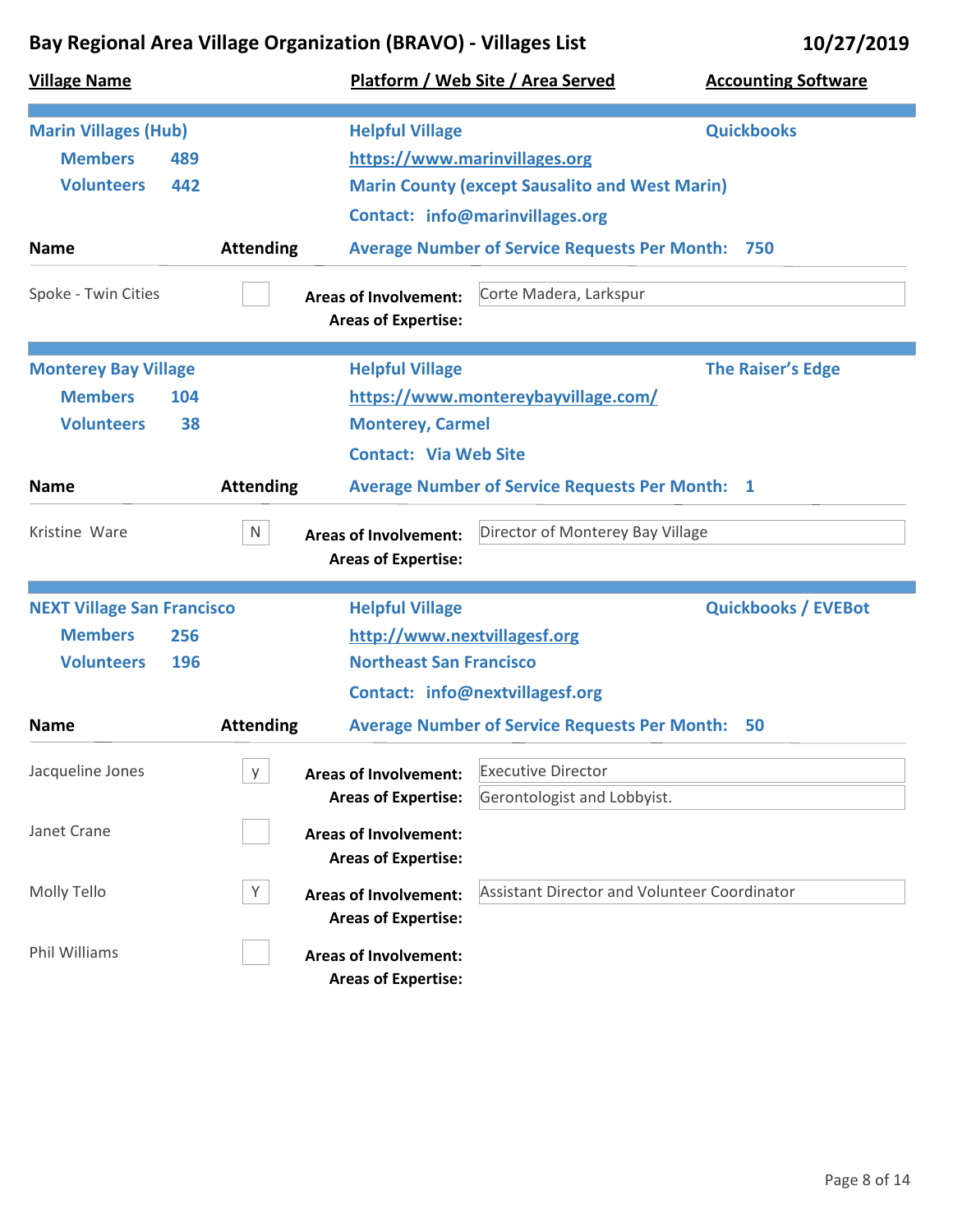| <b>Village Name</b>                                                               |                                 |                                                                      | Platform / Web Site / Area Served                                          | <b>Accounting Software</b> |
|-----------------------------------------------------------------------------------|---------------------------------|----------------------------------------------------------------------|----------------------------------------------------------------------------|----------------------------|
| <b>North Oakland Village</b><br><b>Members</b><br>55<br><b>Volunteers</b><br>40   |                                 | <b>Club Express</b><br>https://nov.clubexpress.com<br><b>Oakland</b> | Contact: info@northoaklandvillage.org                                      | <b>Quickbooks</b>          |
| <b>Name</b>                                                                       | <b>Attending</b>                |                                                                      | <b>Average Number of Service Requests Per Month: 1</b>                     |                            |
| <b>Bill Sadler</b>                                                                |                                 | <b>Areas of Involvement:</b><br><b>Areas of Expertise:</b>           |                                                                            |                            |
| <b>Bob Field</b>                                                                  |                                 | <b>Areas of Involvement:</b><br><b>Areas of Expertise:</b>           |                                                                            |                            |
| Pat McHenry Sullivan                                                              | Y                               | <b>Areas of Involvement:</b><br><b>Areas of Expertise:</b>           | <b>Visionary Resources</b>                                                 |                            |
| Patte Bishop                                                                      |                                 | <b>Areas of Involvement:</b><br><b>Areas of Expertise:</b>           |                                                                            |                            |
| Ruby Long                                                                         |                                 | <b>Areas of Involvement:</b><br><b>Areas of Expertise:</b>           |                                                                            |                            |
| Susan Pierpoint                                                                   | Y                               | <b>Areas of Involvement:</b><br><b>Areas of Expertise:</b>           | <b>Board President</b>                                                     |                            |
| <b>Redwood Coast Village</b><br><b>Members</b><br>129<br><b>Volunteers</b><br>143 |                                 | <b>Club Express</b><br>Eureka/Arcata                                 | http://www.redwoodcoastvillage.org<br>Contact: rcv@redwoodcoastvillage.org |                            |
| <b>Name</b>                                                                       | <b>Attending</b>                |                                                                      | <b>Average Number of Service Requests Per Month: 80</b>                    |                            |
| David Tyndall                                                                     |                                 | <b>Areas of Involvement:</b><br><b>Areas of Expertise:</b>           |                                                                            |                            |
| <b>San Francisco Village</b>                                                      |                                 | <b>Fundly</b>                                                        |                                                                            | <b>Quickbooks</b>          |
| <b>Members</b><br>375                                                             |                                 | https://sfvillage.org                                                |                                                                            |                            |
| <b>Volunteers</b><br>175                                                          | 25 + districts in San Francisco |                                                                      |                                                                            |                            |
|                                                                                   | <b>Contact: Via Web Site</b>    |                                                                      |                                                                            |                            |
| <b>Name</b>                                                                       | <b>Attending</b>                |                                                                      | <b>Average Number of Service Requests Per Month: 1</b>                     |                            |
| Kate Hoepke                                                                       |                                 | <b>Areas of Involvement:</b><br><b>Areas of Expertise:</b>           | <b>Executive Director</b>                                                  |                            |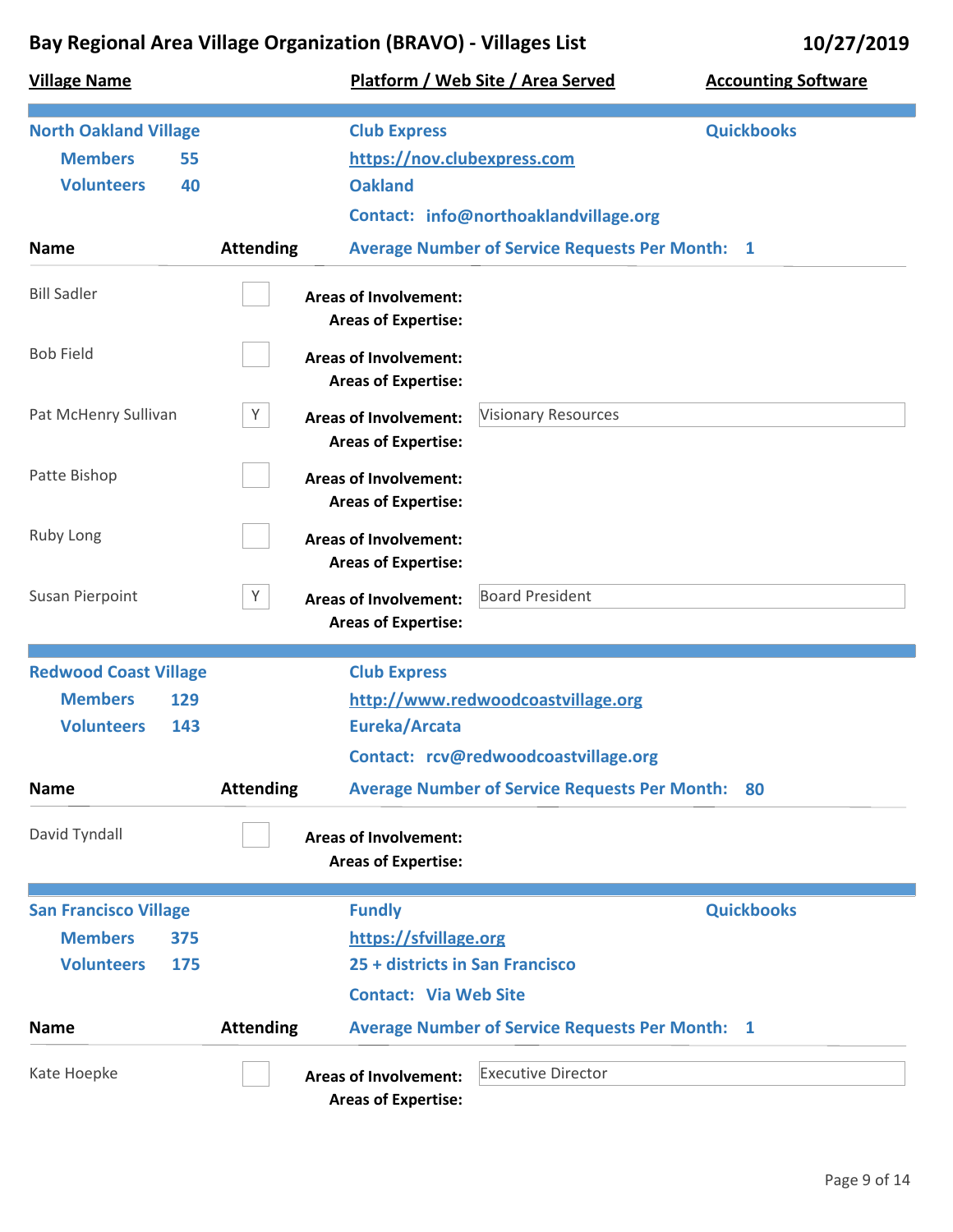| <b>Village Name</b>                        |     |                  |                                                            | Platform / Web Site / Area Served                      | <b>Accounting Software</b> |
|--------------------------------------------|-----|------------------|------------------------------------------------------------|--------------------------------------------------------|----------------------------|
| <b>Sausalito Village</b>                   |     |                  | <b>Helpful Village</b>                                     |                                                        |                            |
| <b>Members</b>                             | 190 |                  |                                                            | https://www.sausalitovillage.org                       |                            |
| <b>Volunteers</b>                          | 82  |                  | <b>Sausalito</b>                                           |                                                        |                            |
|                                            |     |                  |                                                            | Contact: sausalitovillageconcierge@gmail.com           |                            |
| <b>Name</b>                                |     | <b>Attending</b> |                                                            | <b>Average Number of Service Requests Per Month:</b>   | 40                         |
| Charles Kaufman                            |     | Y                | <b>Areas of Involvement:</b><br><b>Areas of Expertise:</b> | <b>Treasurer</b>                                       |                            |
| <b>Felicity Kirsch</b>                     |     |                  | <b>Areas of Involvement:</b><br><b>Areas of Expertise:</b> | Membership                                             |                            |
| Hillair Bell                               |     | Y                | <b>Areas of Involvement:</b><br><b>Areas of Expertise:</b> | <b>Advisory Board</b>                                  |                            |
| <b>Tricia Smith</b>                        |     | Y                | <b>Areas of Involvement:</b><br><b>Areas of Expertise:</b> | President                                              |                            |
| <b>Sebastopol Village Network</b>          |     |                  |                                                            |                                                        |                            |
| <b>Members</b>                             | 1   |                  | <b>In Development</b>                                      |                                                        |                            |
| <b>Volunteers</b>                          | 1   |                  | <b>Sebastopol</b>                                          |                                                        |                            |
|                                            |     |                  |                                                            | Contact: sebtownvillage@gmail.com                      |                            |
| <b>Name</b>                                |     | <b>Attending</b> |                                                            | <b>Average Number of Service Requests Per Month: 1</b> |                            |
| Anne Cory-French                           |     |                  | <b>Areas of Involvement:</b><br><b>Areas of Expertise:</b> |                                                        |                            |
| <b>Senior Support Program - Tri Valley</b> |     |                  |                                                            |                                                        |                            |
| <b>Members</b>                             | 0   |                  | <b>In Development</b>                                      |                                                        |                            |
| <b>Volunteers</b>                          | 0   |                  | <b>Dublin, Pleasanton, Livermore</b>                       |                                                        |                            |
|                                            |     |                  |                                                            | Contact: helenbuckholz71@gmail.com                     |                            |
| <b>Name</b>                                |     | <b>Attending</b> |                                                            | <b>Average Number of Service Requests Per Month: 0</b> |                            |
| Helen Buckholz                             |     |                  | <b>Areas of Involvement:</b><br><b>Areas of Expertise:</b> | <b>Board President</b>                                 |                            |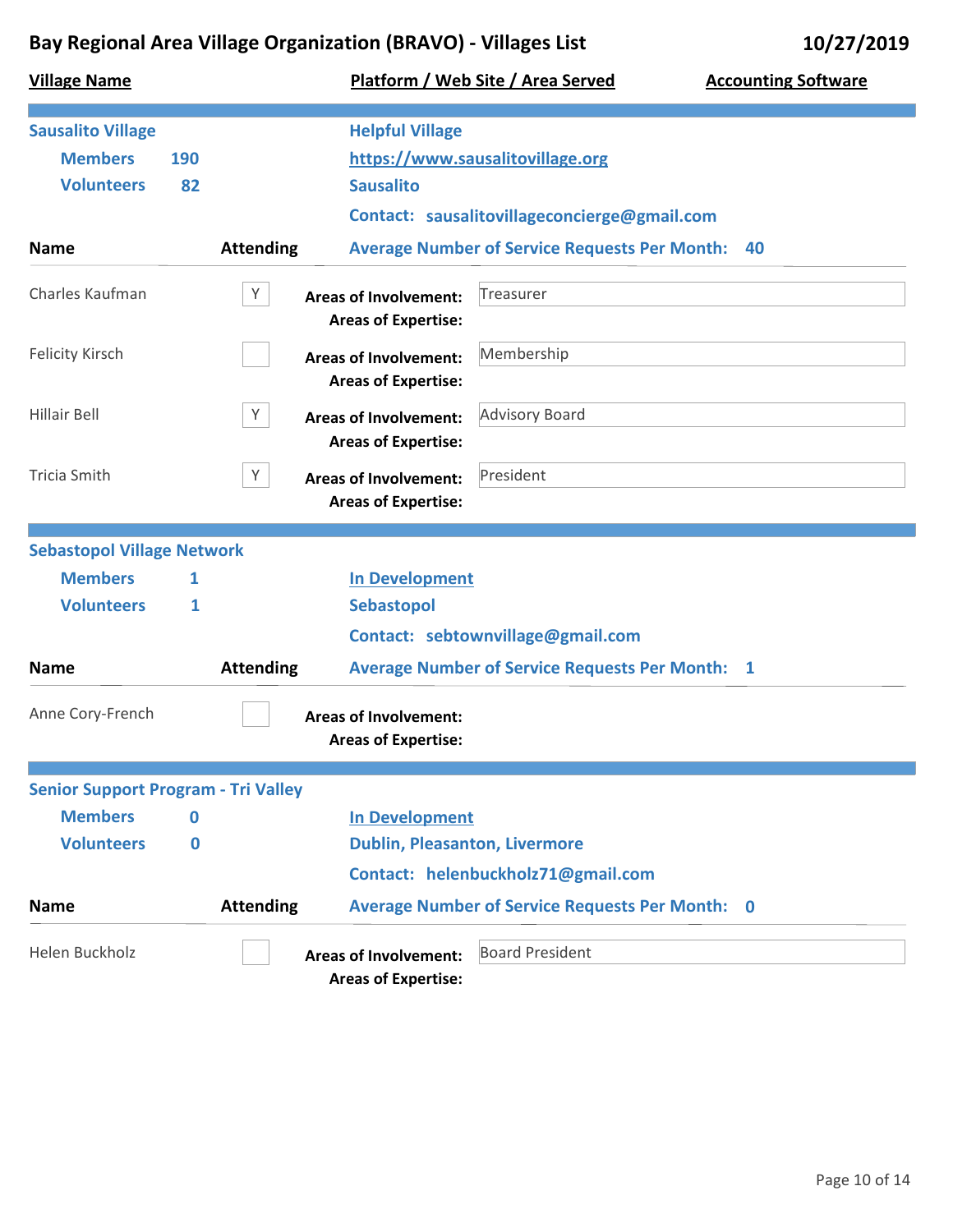| <b>Village Name</b>                                                    |         |                  |                                                            | Platform / Web Site / Area Served                                                           | <b>Accounting Software</b> |
|------------------------------------------------------------------------|---------|------------------|------------------------------------------------------------|---------------------------------------------------------------------------------------------|----------------------------|
| <b>Sierra Foothills Village</b><br><b>Members</b><br><b>Volunteers</b> | 1.<br>1 |                  | <b>Helpful Village</b>                                     | https://www.sierrafoothillsvillage.org<br><b>Communities in Northern Nevada</b>             |                            |
|                                                                        |         |                  |                                                            | Contact: info@sierrafoothillsvillage.org                                                    |                            |
| <b>Name</b>                                                            |         | <b>Attending</b> |                                                            | <b>Average Number of Service Requests Per Month: 1</b>                                      |                            |
| Jeanne Scarmon                                                         |         |                  | <b>Areas of Involvement:</b><br><b>Areas of Expertise:</b> | President                                                                                   |                            |
| <b>UpValley Village</b>                                                |         |                  |                                                            |                                                                                             |                            |
| <b>Members</b>                                                         | 50      |                  |                                                            | http://www.upvalleyvillage.org                                                              |                            |
| <b>Volunteers</b>                                                      | 18      |                  | <b>St. Helena</b>                                          |                                                                                             |                            |
|                                                                        |         |                  |                                                            | <b>Contact: info@collabriacare.org</b>                                                      |                            |
| <b>Name</b>                                                            |         | <b>Attending</b> |                                                            | <b>Average Number of Service Requests Per Month: 1</b>                                      |                            |
| Celine Regalia                                                         |         |                  | <b>Areas of Involvement:</b><br><b>Areas of Expertise:</b> |                                                                                             |                            |
| Myrna David                                                            |         | ?                | <b>Areas of Involvement:</b><br><b>Areas of Expertise:</b> | Program Manager                                                                             |                            |
| <b>Village Network of Petaluma</b>                                     |         |                  | <b>Club Express</b>                                        |                                                                                             | <b>Quicken</b>             |
| <b>Members</b>                                                         | 99      |                  |                                                            | http://www.villagenetworkofpetaluma.org                                                     |                            |
| <b>Volunteers</b>                                                      | 91      |                  | <b>Petaluma</b>                                            |                                                                                             |                            |
|                                                                        |         |                  |                                                            | Contact: Joanne.VillageNetworkofPetaluma@gmail.com                                          |                            |
| <b>Name</b>                                                            |         | <b>Attending</b> |                                                            | <b>Average Number of Service Requests Per Month:</b>                                        | 80                         |
| Anne Greenblatt                                                        |         |                  | <b>Areas of Involvement:</b><br><b>Areas of Expertise:</b> | <b>Board President</b>                                                                      |                            |
| <b>Barbara Stagg</b>                                                   |         |                  | <b>Areas of Involvement:</b><br><b>Areas of Expertise:</b> | Village Ambassador                                                                          |                            |
| Joanne Martin Braun                                                    |         | Υ                | <b>Areas of Involvement:</b><br><b>Areas of Expertise:</b> | Member and Volunteer Manager                                                                |                            |
| <b>Paul Greenblatt</b>                                                 |         |                  | <b>Areas of Involvement:</b>                               | Volunteer, Operations Manager, Tech Team Co-Leader,<br><b>Transportation Team Co-Leader</b> |                            |
|                                                                        |         |                  | <b>Areas of Expertise:</b>                                 |                                                                                             |                            |
| Scotti Pluma Kluess                                                    |         | Y                | <b>Areas of Involvement:</b><br><b>Areas of Expertise:</b> | <b>Board Member</b>                                                                         |                            |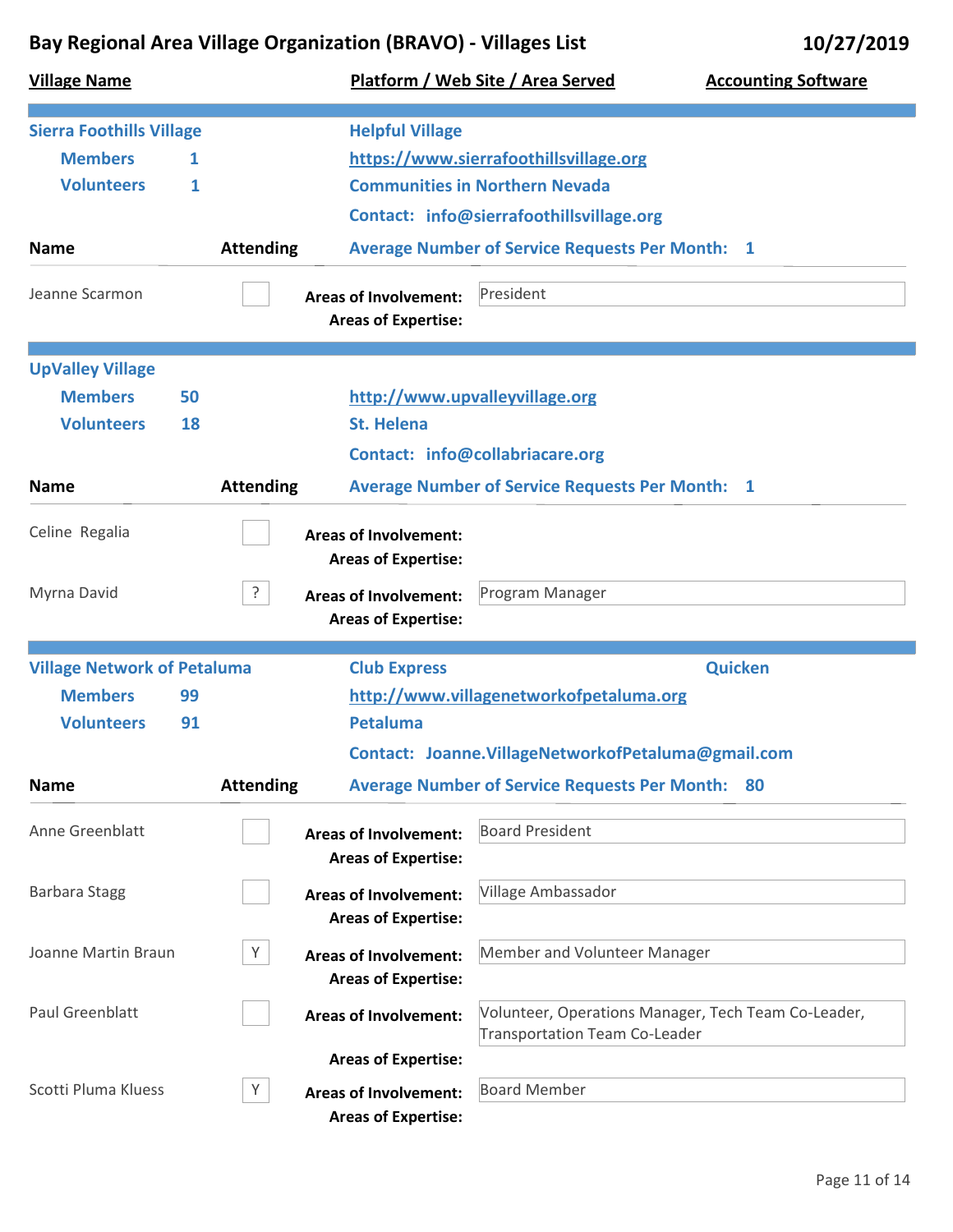**Village Name Platform / Web Site / Area Served Accounting Software Village of Mendocino Name In Development Mendocino Area Members Volunteers 0 0 Attending Average Number of Service Requests Per Month: 0 Contact:** Dick Jaulus **X Areas of Involvement:** Founder **Areas of Expertise: Village of the Coastside Club Express Name https://www.villageofthecoastside.org Half Moon Bay, El Granada, Moss Beach, Montara Quickbooks Members Volunteers 80 40 Attending Average Number of Service Requests Per Month: 1 Contact: info@villageofthecoastside.org** Emily Glines **Membership Chair Areas of Involvement:** Membership Chair **Areas of Expertise:** Jeanette Ward **Y Areas of Involvement:** Events Chair **Areas of Expertise:** Judy Macias **Macias Company Study Areas of Involvement:** Founder and Chair **Areas of Expertise:** Maureen Szostak **Finance Chair Areas of Involvement:** Finance Chair **Areas of Expertise:** Terry Plank **Marketing Chair Areas of Involvement:** Marketing Chair **Areas of Expertise: Village on the Hill Name http://southsidecommunityconnections.org Southern Tuolumne County (Groveland) Members Volunteers 79 38 Attending Average Number of Service Requests Per Month: 30 Contact: info@southsidecommunityconnections.org**

> **Areas of Expertise: Areas of Involvement:**

Paula Bianchi **Areas of Involvement:** Member/Volunteer Coordinator

Page 12 of 14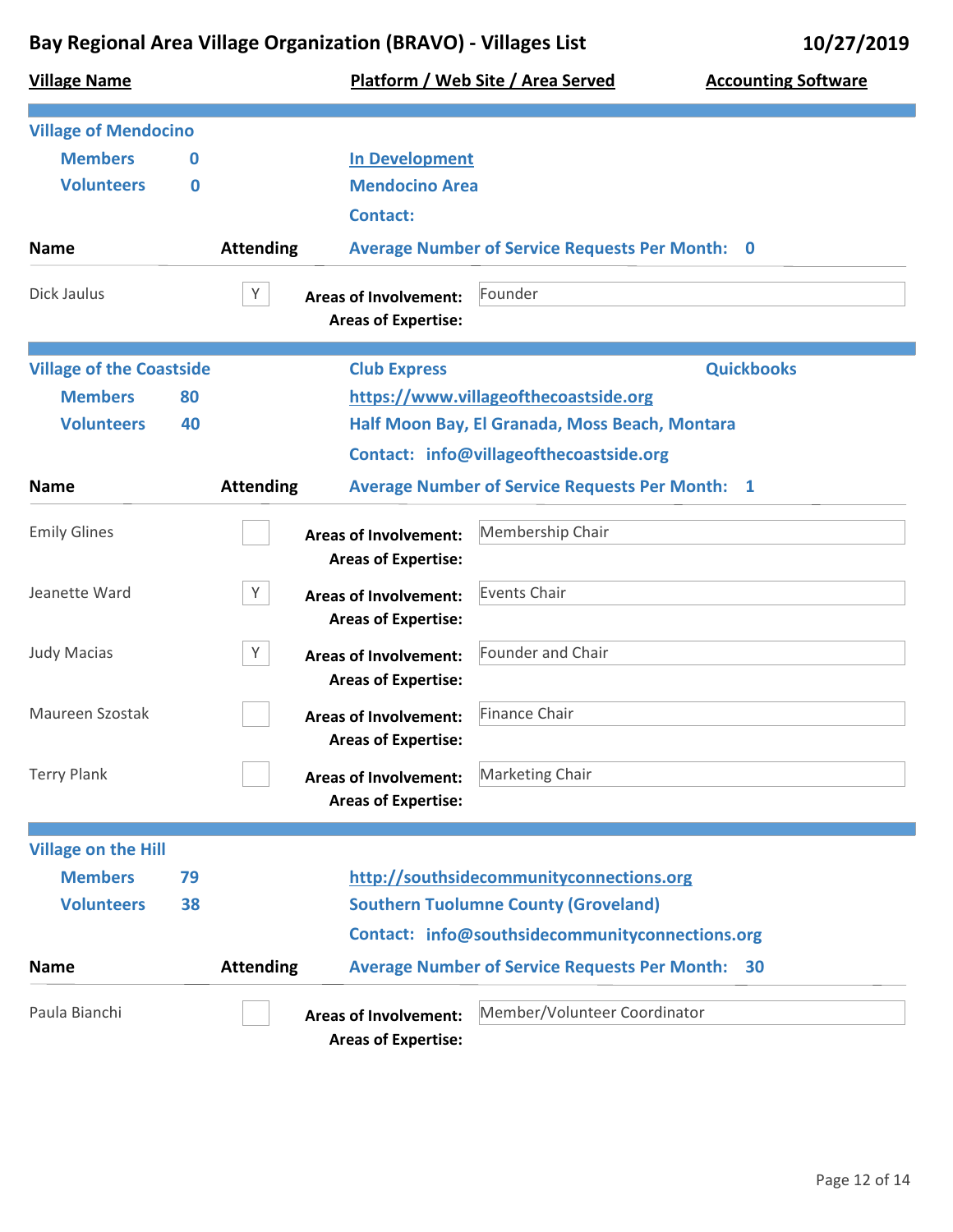| <b>Village Name</b>                       |                                                                 | Platform / Web Site / Area Served<br><b>Accounting Software</b> |
|-------------------------------------------|-----------------------------------------------------------------|-----------------------------------------------------------------|
| <b>Village Santa Cruz County</b>          | <b>Club Express</b>                                             |                                                                 |
| <b>Members</b><br>1                       |                                                                 | http://www.villagesantacruz.org                                 |
| <b>Volunteers</b><br>1                    | <b>Santa Cruz County</b>                                        |                                                                 |
|                                           |                                                                 | Contact: info@villagesantacruz.org                              |
| <b>Name</b>                               | <b>Attending</b>                                                | <b>Average Number of Service Requests Per Month: 1</b>          |
| Gloria Williams                           | N<br><b>Areas of Involvement:</b><br><b>Areas of Expertise:</b> |                                                                 |
| Mary Howe                                 | N<br><b>Areas of Involvement:</b><br><b>Areas of Expertise:</b> |                                                                 |
| Sandy Cohen                               | N<br><b>Areas of Involvement:</b><br><b>Areas of Expertise:</b> |                                                                 |
| <b>Villages of San Mateo County (Hub)</b> | <b>Club Express</b>                                             | <b>Quickbooks</b>                                               |
| <b>Members</b><br>205                     |                                                                 | https://www.villagesofsmc.org                                   |
| <b>Volunteers</b><br>150                  | <b>San Mateo County</b>                                         |                                                                 |
|                                           |                                                                 | Contact: info@villagesofsmc.org                                 |
| <b>Name</b>                               | <b>Attending</b>                                                | <b>Average Number of Service Requests Per Month:</b><br>550     |
| David McClure                             | <b>Areas of Involvement:</b><br><b>Areas of Expertise:</b>      | Board of Directors, Treasurer                                   |
| Deborah Flaherty                          | <b>Areas of Involvement:</b><br><b>Areas of Expertise:</b>      | Membership Coordinator, Member of Board                         |
| Eric Hanson                               | Υ<br><b>Areas of Involvement:</b><br><b>Areas of Expertise:</b> | Member of Board, MPV Chair                                      |
| Francine Serafin-Dickson                  | <b>Areas of Involvement:</b><br><b>Areas of Expertise:</b>      |                                                                 |
| Linda Burroughs                           | <b>Areas of Involvement:</b><br><b>Areas of Expertise:</b>      | <b>Executive Director</b>                                       |
| Linda Thomas                              | <b>Areas of Involvement:</b><br><b>Areas of Expertise:</b>      | SV Chair                                                        |
| Patrick Brown                             | <b>Areas of Involvement:</b><br><b>Areas of Expertise:</b>      | Board of Directors, Secretary                                   |
| Randi Kutnewsky                           | <b>Areas of Involvement:</b><br><b>Areas of Expertise:</b>      | <b>Board of Directors</b>                                       |